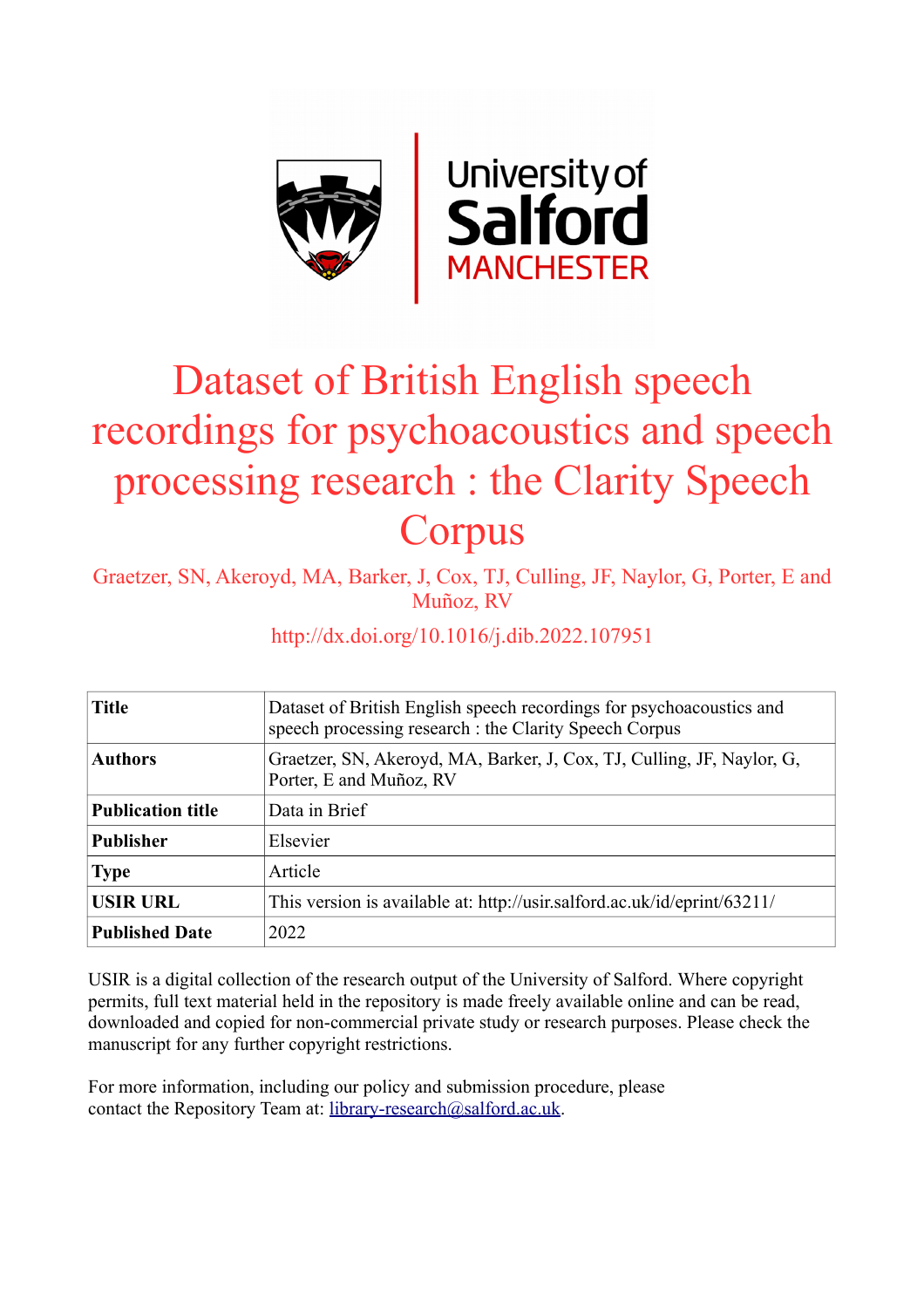

Contents lists available at [ScienceDirect](http://www.ScienceDirect.com)

Data in Brief

journal homepage: [www.elsevier.com/locate/dib](http://www.elsevier.com/locate/dib)

Data Article

## Dataset of British English speech recordings for psychoacoustics and speech processing research: The clarity speech corpus



### Simone Graetzerª, Michael A. Akeroydʰ, Jon Barker<sup>c</sup>, Trevor J. Coxª,\*, John F. Culling<sup>d</sup>, Graham Naylor<sup>e</sup>, Eszter Porter<sup>b</sup>, Rhoddy Viveros-Muñoz <sup>d</sup>

<sup>a</sup> *Acoustics Research Centre, University of Salford, United Kingdom*

<sup>b</sup> *Hearing Sciences, Mental Health and Clinical Neurosciences, School of Medicine, University of Nottingham, United Kingdom*

<sup>c</sup> *Department of Computer Science, University of Sheffield, United Kingdom*

<sup>d</sup> *School of Psychology, Cardiff University, United Kingdom*

<sup>e</sup> *Hearing Sciences - Scottish Section, Mental Health and Clinical Neurosciences, School of Medicine, University of Nottingham, United Kingdom*

#### a r t i c l e i n f o

*Article history:* Received 24 November 2021 Revised 7 February 2022 Accepted 8 February 2022 Available online 15 February 2022

*Keywords:* Speech British English Audio Recording Sentence Clarity Machine learning Intelligibility **Hearing** 

#### A B S T R A C T

This paper presents the Clarity Speech Corpus, a publicly available, forty speaker British English speech dataset. The corpus was created for the purpose of running listening tests to gauge speech intelligibility and quality in the Clarity Project, which has the goal of advancing speech signal processing by hearing aids through a series of challenges. The dataset is suitable for machine learning and other uses in speech and hearing technology, acoustics and psychoacoustics. The data comprises recordings of approximately 10,000 sentences drawn from the British National Corpus (BNC) with suitable length, words and grammatical construction for speech intelligibility testing. The collection process involved the selection of a subset of BNC sentences, the recording of these produced by 40 British English speakers, and the processing of these recordings to create individual sentence recordings with associated transcripts and metadata.

<sup>∗</sup> Corresponding author.

*E-mail address:* [t.j.cox@salford.ac.uk](mailto:t.j.cox@salford.ac.uk) (T.J. Cox).

Social media: **@S\_graetzer (S. Graetzer), @** [@trevor\\_cox](https://twitter.com/trevor_cox) (T.J. Cox), @ [@naylor\\_graham](https://twitter.com/naylor_graham) (G. Naylor), [@EszterPorter](https://twitter.com/EszterPorter) (E. [Porte](https://twitter.com/s_graetzer)r)

#### <https://doi.org/10.1016/j.dib.2022.107951>

2352-3409/© 2022 The Authors. Published by Elsevier Inc. This is an open access article under the CC BY license [\(http://creativecommons.org/licenses/by/4.0/\)](http://creativecommons.org/licenses/by/4.0/)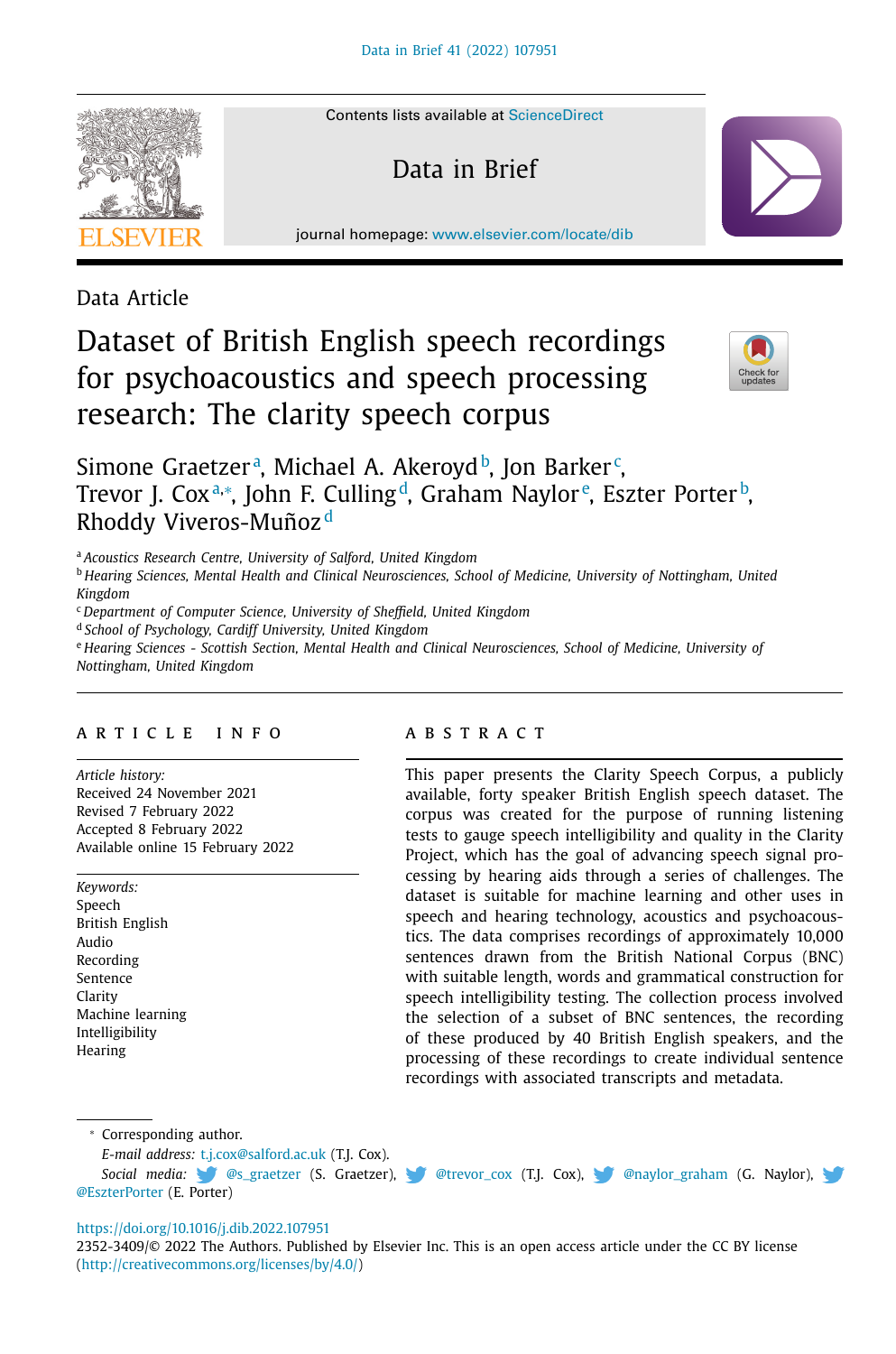© 2022 The Authors. Published by Elsevier Inc. This is an open access article under the CC BY license [\(http://creativecommons.org/licenses/by/4.0/\)](http://creativecommons.org/licenses/by/4.0/)

#### **Specifications Table**

| Subject                        | Psychology: Experimental and Cognitive Psychology                                                                                                            |
|--------------------------------|--------------------------------------------------------------------------------------------------------------------------------------------------------------|
| Specific subject area          | Psychoacoustic testing of speech intelligibility and quality, where the sound                                                                                |
|                                | has been altered by signal processing and room acoustics.                                                                                                    |
| Type of data                   | Digital audio files                                                                                                                                          |
|                                | Metadata in *.json format                                                                                                                                    |
| How data were acquired         | The sentences to be spoken were chosen from the British National Corpus [1].<br>A combination of automated and manual filtering was used to select sentences |
|                                | suitable for speech intelligibility testing. Talkers were screened before                                                                                    |
|                                | recordings were made; the brief was to recruit British English speakers who                                                                                  |
|                                | had accents that were "not strong". All talkers were voice actors employed by                                                                                |
|                                | a radio production company based in the North-West of England. The audio                                                                                     |
|                                | signals were recorded as uncompressed PCM files at 44.1 or 48 kHz. In Pro                                                                                    |
|                                | Tools, files were downsampled to 44.1 kHz if necessary and trimmed. Due to                                                                                   |
|                                | COVID-19, recordings were made in domestic environments, supervized online                                                                                   |
|                                | by a qualified audio engineer, so recording conditions varied between the                                                                                    |
|                                | talkers. However, all talkers used equipment appropriate for professional                                                                                    |
|                                | recording and they were in environments with minimal background noise and                                                                                    |
|                                | low reverberation. The audio engineer ensured that there were no strong                                                                                      |
|                                | effects of room acoustics or other issues such as the talker being distant or                                                                                |
|                                | off-axis from the microphone. The audio engineer also requested that the actor<br>repeat sentences that had been misspoken.                                  |
|                                |                                                                                                                                                              |
| Data format                    | Raw audio files in wav format                                                                                                                                |
| Parameters for data collection | Metadata in JavaScript Object Notation (JSON) format                                                                                                         |
|                                | The controled parameters were the gender, English variety and accent of the<br>talkers and the sentences produced.                                           |
| Description of data collection | An automated method selected sentences from the British National Corpus,                                                                                     |
|                                | followed by a manual process to ensure that these sentences were suitable for                                                                                |
|                                | speech intelligibility testing. Each of the 40 talkers was asked to record a                                                                                 |
|                                | unique set of just over 250 British National Corpus sentences. They made                                                                                     |
|                                | recordings of themselves producing the sentences while an audio engineer                                                                                     |
|                                | monitored the recordings for quality. The recordings were segmented by the                                                                                   |
|                                | authors into individual sentence audio files and aligned with sentence                                                                                       |
|                                | transcripts. Metadata were generated.                                                                                                                        |
| Data source location           | Institution: University of Salford                                                                                                                           |
|                                | City/Town/Region: Salford                                                                                                                                    |
|                                | Country: UK                                                                                                                                                  |
| Data accessibility             | Repository name: Figshare                                                                                                                                    |
|                                | Data identification number: 10.17866/rd.salford.16918180                                                                                                     |
|                                | Instructions for accessing these data: Freely available on a Creative Commons                                                                                |
|                                | Attribution-ShareAlike 4.0 International License but with some restrictions.                                                                                 |
| Related research article       | S. Graetzer, J. Barker, T. J. Cox, M. Akeroyd, J. F. Culling, G. Naylor, E. Porter, R.                                                                       |
|                                | Viveros Muñoz, Clarity-2021 challenges: Machine learning challenges for                                                                                      |
|                                | advancing hearing aid processing, in Proceedings of the Annual Conference of                                                                                 |
|                                | the International Speech Communication Association, INTERSPEECH 2021, Brno,                                                                                  |
|                                | Czech Republic, 2021.                                                                                                                                        |
|                                | doi: 10.21437/Interspeech.2021-1574                                                                                                                          |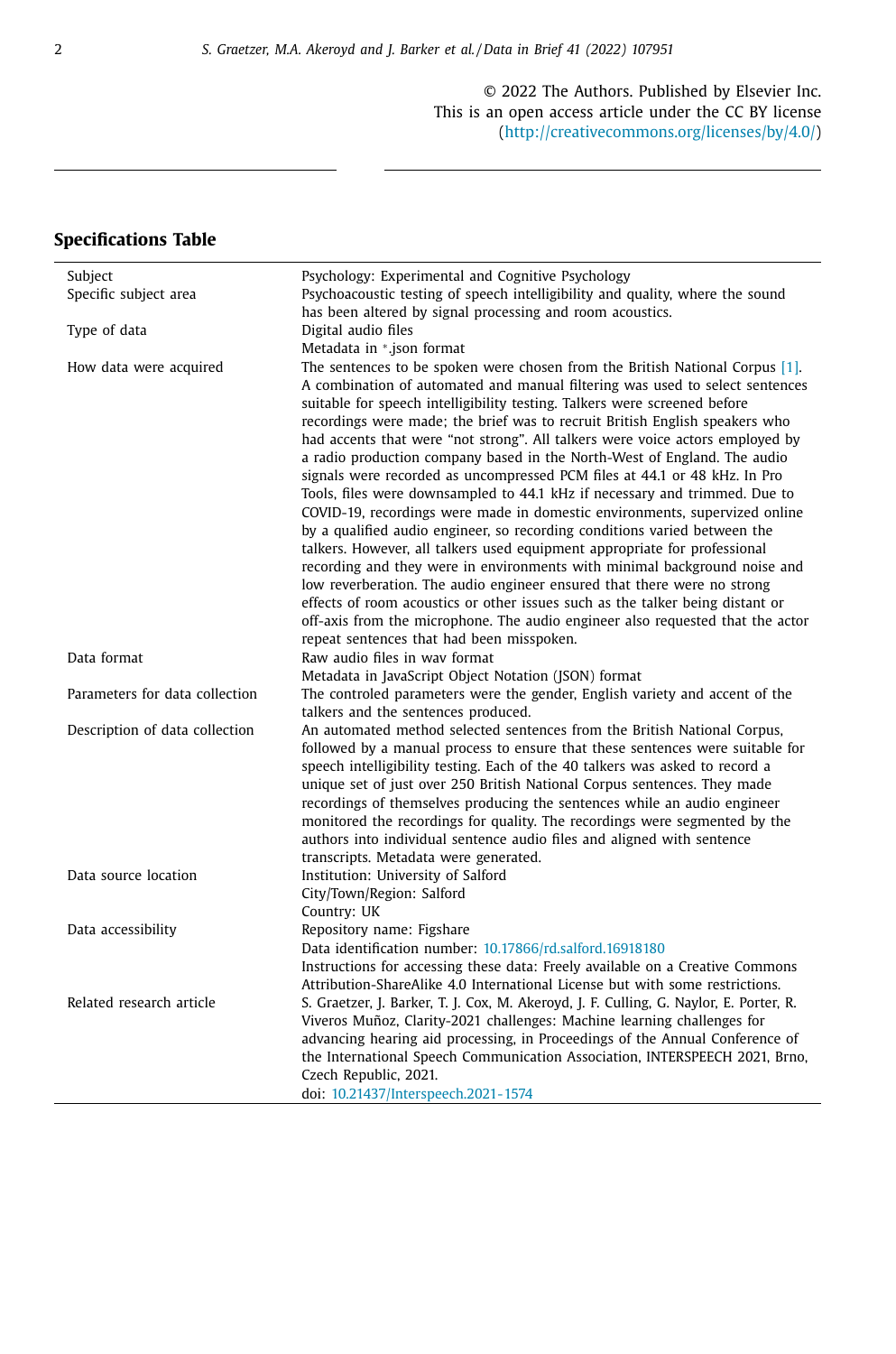#### **Value of the Data**

- A fundamental experimental method in auditory research is to measure the intelligibility and quality of processed speech that is presented alongside background noise. The effectiveness of such listening experiments is dependent on what speech material is used. This corpus uses more up-to-date and naturalistic English than other large corpora, such as the IEEE Harvard sentences [\[2\].](#page-7-0) It also features forty talkers. When used in auditory tests, this will improve the ecological validity and generalisability of the results.
- The sentences were selected to be appropriate for speech intelligibility testing where listeners type or say out loud what they heard. For this reason, the sentence filtering process was designed to exclude sentences that would be problematic in such experiments, e.g., ones that were too short, too long, used uncommon words or were ungrammatical or unusually grammatically complex for spoken language.
- Researchers in signal processing, architectural acoustics, hearing aid development or audio system design could use the sentences to gauge the effect that synthesis, reproduction or processing has on speech intelligibility and quality. In addition, the database may be used by researchers who need high-quality audio recordings of sentences produced by a large number of talkers for other acoustic or psychoacoustic experiments.
- Speech intelligibility and quality testing are needed when developing new approaches to speech transmission, processing or reproduction. Therefore, the data can be used to gain new insights into areas such as speech synthesis, hearing devices, machine learning and speech processing. The data were designed for use with machine learning; hence, the database comprises ten thousand sentences produced by forty talkers.
- An algorithmic approach was taken to select a subset of sentences from the British National Corpus. This subset allows researchers working in speech technology to create and exploit language models for the sentences, to enhance the processing of speech through machine learning.

#### **1. Data Description**

Each of the approximately 10,000 monaural signals in the database is a recording of one sentence produced by one speaker. Each sentence was selected from the British National Corpus. Forty voice actors read just over 250 sentences each. The audio recordings are available in tar.gz format for download. Included in the tar file are: a manifest md5 checksum text file for checking the data integrity; metadata in the form of a JSON file [\(Table](#page-4-0) 1); a readme text file, and licence information. The audio files are available in 32-bit floating point WAV audio format, with a 44.1 kHz sampling rate.

The speech database is licensed under terms consistent with the Creative Commons Corporation ("Creative Commons") Attribution-ShareAlike 4.0 International License, with the additional exception that excludes permission to publicly broadcast the voice recordings or processed versions except as part of a research project. A small number of audio examples may be used to illustrate the performance of speech processing as part of disseminating findings of the research.

As [Table](#page-4-0) 1 shows, the metadata provided include: the prompt given to the speaker; prompt ID; speaker information; wav filename; index, and dot transcription for each signal. The dot transcription excludes commas, full stops, quotation marks, hyphens, exclamation and question marks, colons and semicolons, and adds two backslashes to precede apostrophes marking possession or contraction and to full points ('.') marking abbreviation, such as 'Mr.' or 'Mrs.'.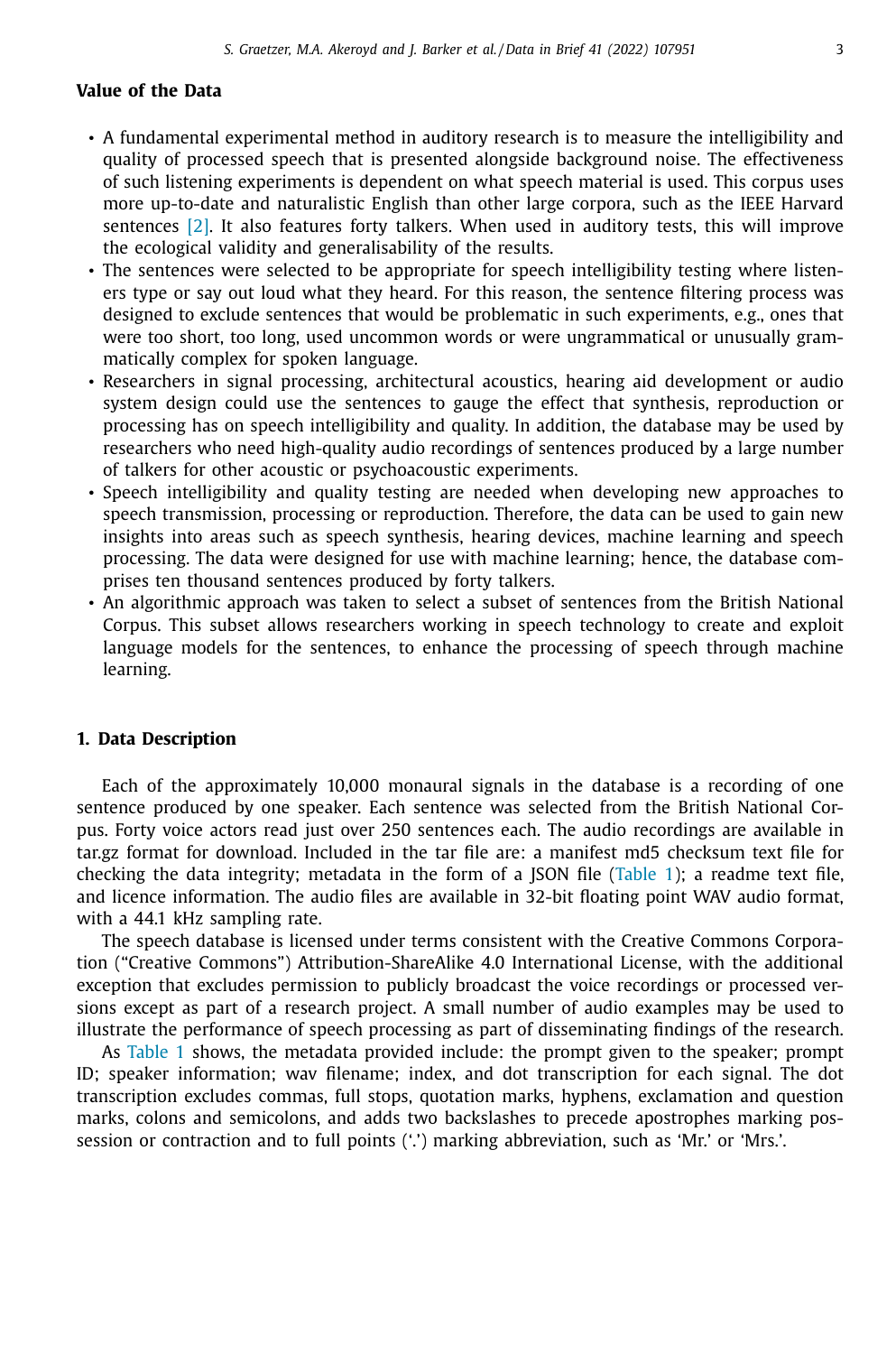#### <span id="page-4-0"></span>**Table 1** Description of JSON metadata.

| Field name | Description                                                       | Example                                                    |
|------------|-------------------------------------------------------------------|------------------------------------------------------------|
| prompt     | Original prompt provided to speaker                               | "At the moment I never feel<br>I'm working hard enough."   |
| prompt_id  | BNC_ID comprising a 3 letter code<br>followed by a 5 digit number | "G21 00436"                                                |
| speaker    | T followed by a 3 digit No. uniquely<br>identifying the talker    | "T037"                                                     |
| wavfile    | $T$ -talker No. > - BNC ID > way filename                         | "T037 G21 00436"                                           |
| index      | No.                                                               | "10"                                                       |
| dot        | Detailed orthographic transcription                               | "At the moment I never feel<br>$I\$ m working hard enough" |

#### **2. Experimental Design, Materials and Methods**

#### *2.1. Stage A: sentence selection*

The sentences are a subset of the British National Corpus (BNC) XML Edition [\[1\].](#page-7-0) The BNC comprises 4049 spoken and written texts, sampled from a wide range of different sources. The BNC is intended to represent "a wide cross-section of British English from the later part of the 20th century, both spoken and written." The majority of the items are from written works rather than spoken texts, and most were published between 1985 and 1993.

We ran a two-step process to select the items we used.

Step A1: Automated sentence filtering

First, nearly 12,000 sentences were randomly selected from the whole BNC database, excluding any that:

- 1. Contained fewer than 7 or more than 10 words.
- 2. Used one or more unusual words, as measured by a word not being in the Kucera and Francis database [\[3\].](#page-7-0)
- 3. Used words that might cause offence or upset, as specified in bad\_words.txt, bad\_words\_short.txt [\[4\],](#page-7-0) e.g., 'asshole', 'molestation', 'suck'.
- 4. Used punctuation that indicated potentially complex grammatical constructions or typographical errors, i.e., punctuation not in this set: '.\",?!:;''.
- 5. Were tagged in the BNC metadata as any of the following: poetry 'l' (for verse line); quotations from some other work than the text itself 'quote'; titles or headings 'head', lists 'list'; bibliographic citations or references 'bibl', or captions 'caption'.
- 6. Were duplicates.

The aim was to get about 10,000 sentences after the manual filtering in stage A2, which meant that 11,706 sentences were required after stage A1.

Step A2: Manual sentence filtering

The sentences from the automated process were evaluated by two native English-speaking researchers. Sentences were excluded on the basis of the criteria listed below in [Table](#page-5-0) 2. A total of 10.3% of the sentences were excluded, leaving 10,505 sentences suitable for recording.

After filtering, the remaining sentences were allocated to batches randomly and written to 40 text files. These were randomly allocated to the forty speakers. Speakers were given 255 sentences to read, allowing some flexibility in case any sentences had to be rejected post-recording, leaving 10,200 sentences.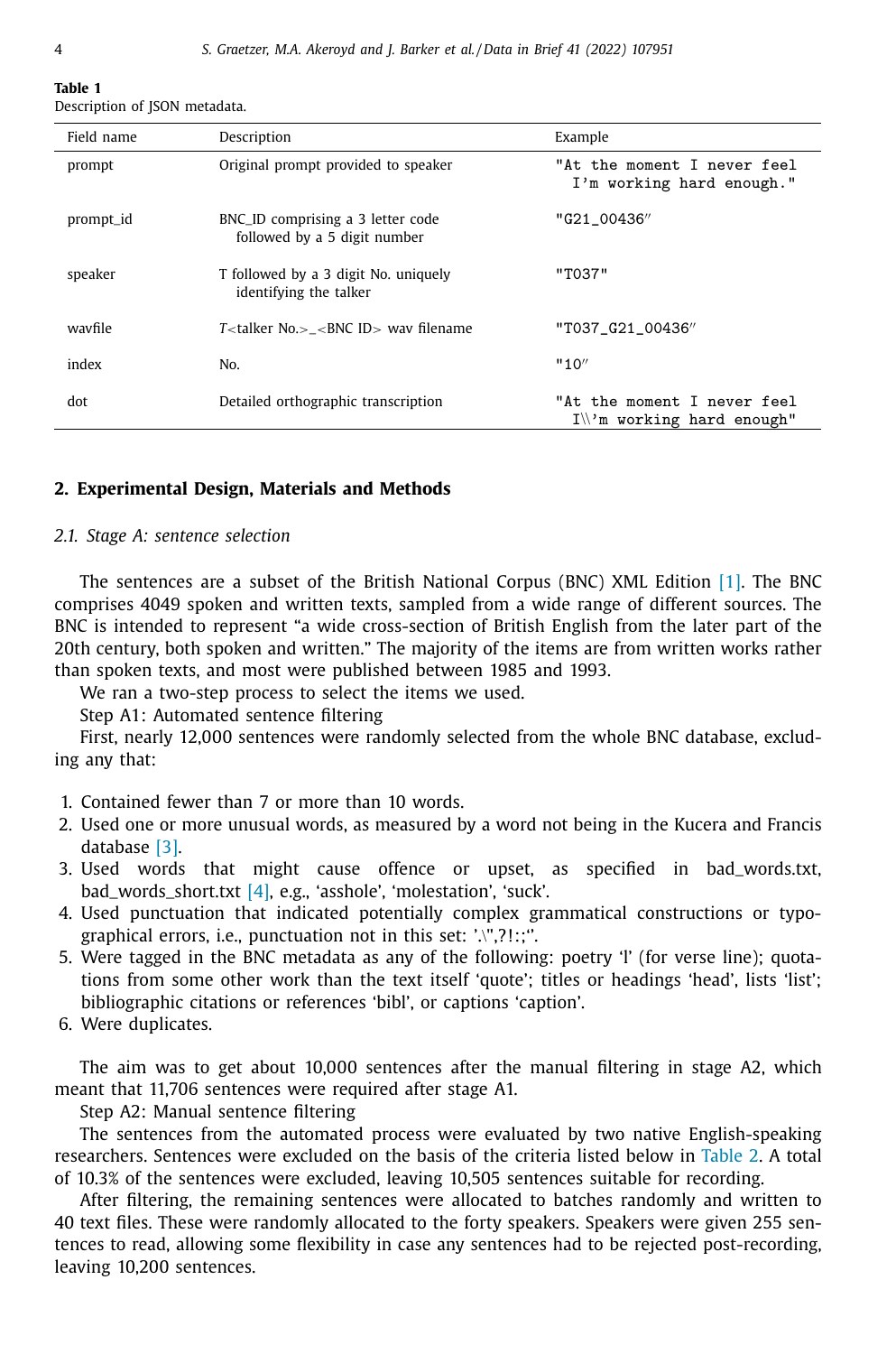#### <span id="page-5-0"></span>**Table 2**

|  |  |  |  |  |  | Exclusion criteria for manual filtering of sentences. |
|--|--|--|--|--|--|-------------------------------------------------------|
|--|--|--|--|--|--|-------------------------------------------------------|

| Code           | Definition                                                                                                                                                                                               | Example                                                               |
|----------------|----------------------------------------------------------------------------------------------------------------------------------------------------------------------------------------------------------|-----------------------------------------------------------------------|
| R1             | Sentence contains an unusual name or place<br>name                                                                                                                                                       | AMB_00998: Mould let out an almighty<br>scream and flew into the air. |
| R2             | Sentence fragments (when not explained by<br>common conversational ellipsis and when not<br>quoted)                                                                                                      | HA5_00159: 'Also Swedish, Norwegian,<br>Russian, German and Arabic.'  |
| R3             | Hard to understand or misleading in isolation                                                                                                                                                            | GVL_00073: He was a girl, with a<br>lovely oval face.                 |
| R4             | References to potentially traumatic or unpleasant<br>events like death, mourning and abandonment                                                                                                         | HNJ_00147: Such a waste of a young<br>life.                           |
| R <sub>5</sub> | Sexual content, e.g., references to prostitution                                                                                                                                                         | JXT_02151: She felt her body sink<br>against him.                     |
| R <sub>6</sub> | Archaic or unusual (rare or dialectal)<br>word/phrase/grammar, excessively poetic or<br>technical language, grammatical/spelling<br>errors, uncommon abbreviations, or<br>interjections or question tags | C85_01510: I always thought thee a fly<br>un.'                        |
| R7             | Sentence preceded by name of character<br>speaking, a word defined, or a question and<br>answer pair                                                                                                     | H8M_02105: Me: I usually do not<br>remember touching the thing.       |

#### *2.2. Stage B: sentence recording*

For the actors recording the sentences, there were no restrictions on British English dialect or the actor's place of birth, location of schooling, or age. Gender balance was achieved. The production company making the recordings used existing contacts to recruit the speakers. The actors were all accustomed to making high-quality audio recordings remotely during lockdown. They recorded their speech using professional recording equipment, with a sound engineer monitoring the recordings. Each speaker was supplied with a set of randomly ordered text prompts. The actors were asked to deliver the sentences in the style of a BBC Radio 4 continuity announcer, i.e. in a relatively natural manner, but slightly slower than one might normally speak. The sentences were read one after the other with a short pause in between. When the actor or the monitoring sound engineer noticed misspeaking, the sentence was re-read.

#### *2.3. Stage C: processing recordings*

The authors segmented the recordings into individual utterances with aligned transcripts. Transcriptions are provided at the sentence level without annotation of internal word or phoneme boundaries. To do the sentence segmentation and alignment, the steps were as follows:

- Step C1: Do semi-automated segmentation and perform alignment with text prompts.
- Step C2: Complete manual segmentation checks.
- Step C3: Equalise the speech level of the recordings.

These are outlined in more detail below. With the exception of manual sentence filtering, these steps are carried out using code developed by the authors and with the aid of Google Speech-to-Text API.

Step C1: Automated segmentation and alignment with text prompts

This was performed using Google Speech-to-Text API. The process was as follows:

- Unsegmented recordings were split into segments using the Google WebRTC voice activity detector [\[5\].](#page-7-0)
- Segments were sent to google storage bucket (cloud storage).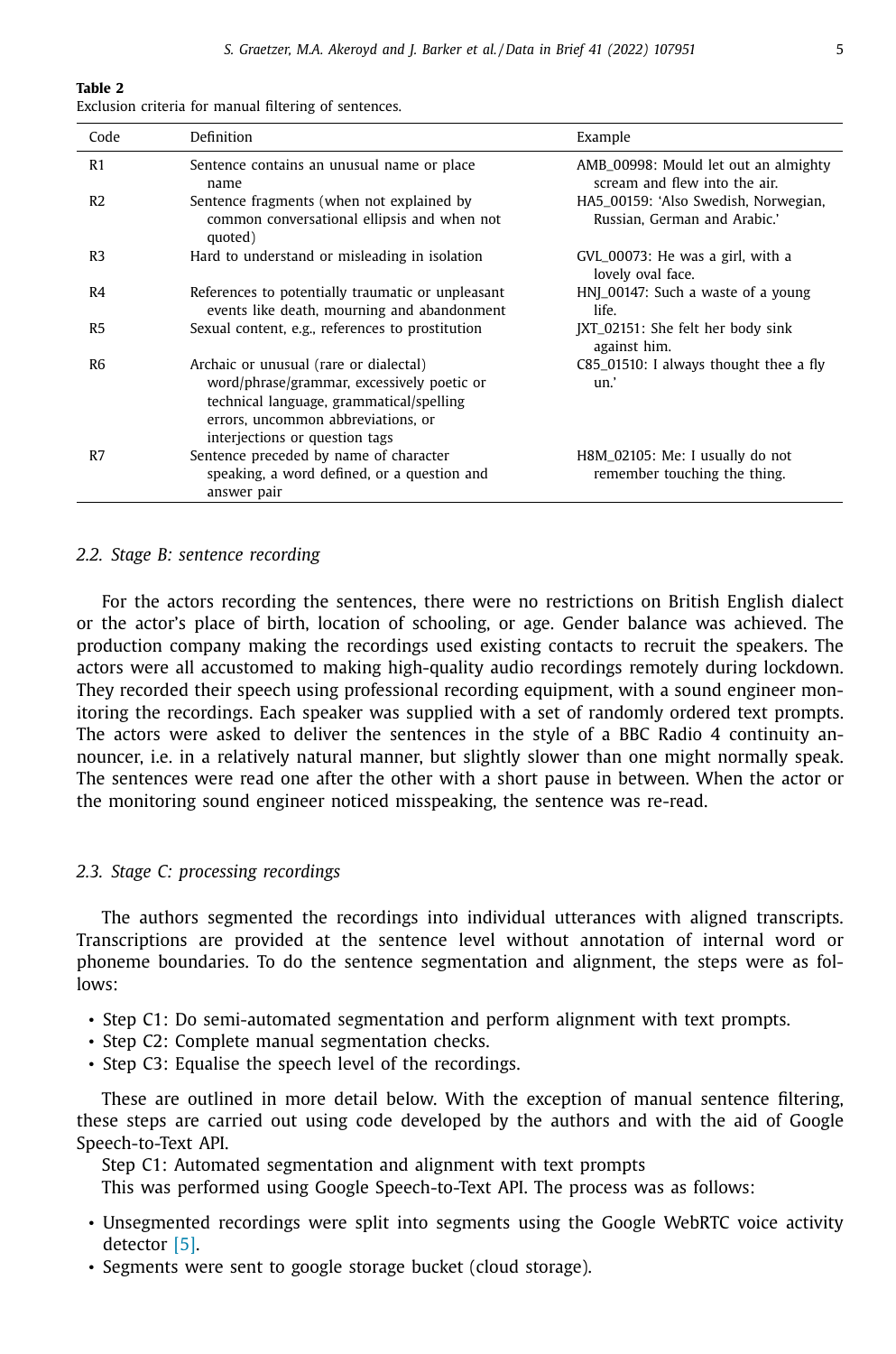#### **Table 3**

Codes for manual segmentation checks.

| Code           | Description                                                                                                      | Example                                                                                                      |
|----------------|------------------------------------------------------------------------------------------------------------------|--------------------------------------------------------------------------------------------------------------|
| E <sub>1</sub> | Mis-segmentation: start missing                                                                                  | H85_03085: he said, 'Yes, that would be it.'<br>(missing 'After a bit, ').                                   |
| E <sub>2</sub> | Mis-segmentation: end missing                                                                                    | CJA_02001: The light went out (missing 'and<br>came back on')                                                |
| E <sub>3</sub> | Mis-segmentation: extra words at start or end,<br>e.g. two sentences or two versions of sentence<br>concatenated | EFU_00434: They had to be soft and woolly.<br>They had                                                       |
| F <sub>4</sub> | Error in original transcript, which is reproduced<br>with a correction                                           | A03_00290: Can anyone can offer a holiday<br>cottage? (produced as 'Can anyone offer a<br>holiday cottage?') |
| E5             | Error in production and no correct outtake; this<br>is repaired by fixing transcript                             | J1G_00820: No one came on as sub, did they?<br>(produced as 'No one came on as a sub, did<br>they?')         |
| E6             | Other, e.g. mispronunciation                                                                                     | HWH 01669: This is the so-called accretion<br>concept of income, (accretion mispronounced)                   |

• Google speech-to-text was run on each segment to generate transcripts.

• Segments were aligned to the list of transcripts on the basis of the Word Error Rate (WER).

The alignment process was designed to accommodate for the fact that speech segments can contain: (i) fragments of a complete utterance (in cases where voice actors inserted pauses); (ii) outtakes, i.e., where the voice actors have made reading errors, or repetitions to improve the intonation, or (iii) extraneous speech, including communication between the actor and sound engineer.

Step C2: Manual segmentation checks

Two of the authors evaluated a subset of signals generated by the automated segmentation method, where the Word Error Rate (WER) indicated that errors may have been made in the segmentation. Error codes E1 to E6 as defined below in Table 3 were used. Patches were made for the automated processing to correct for the errors identified at this stage. At the end of this process, there were 10,188 sentences remaining.

Step C3: Signal equalization

Signals were equalized in Active Speech Level (ASL) mean square energy, using ITU P.56 method B  $[6,7]$ . Sound files were written as floating point WAV files.

#### **Ethics Statement**

Informed consent and rights to release the voice recordings was obtained from each speaker. The actors were paid for their work. Ethical approval by the local ethics committee was not required for the work.

#### **Declaration of Competing Interest**

The authors declare that they have no known competing financial interests or personal relationships which have or could be perceived to have influenced the work reported in this article.

#### **CRediT Author Statement**

**Simone Graetzer:** Conceptualization, Methodology, Data curation, Investigation, Writing – original draft, Project administration; **Michael A. Akeroyd:** Conceptualization, Methodology, Supervision, Funding acquisition, Writing – review & editing; **Jon Barker:** Conceptualization,